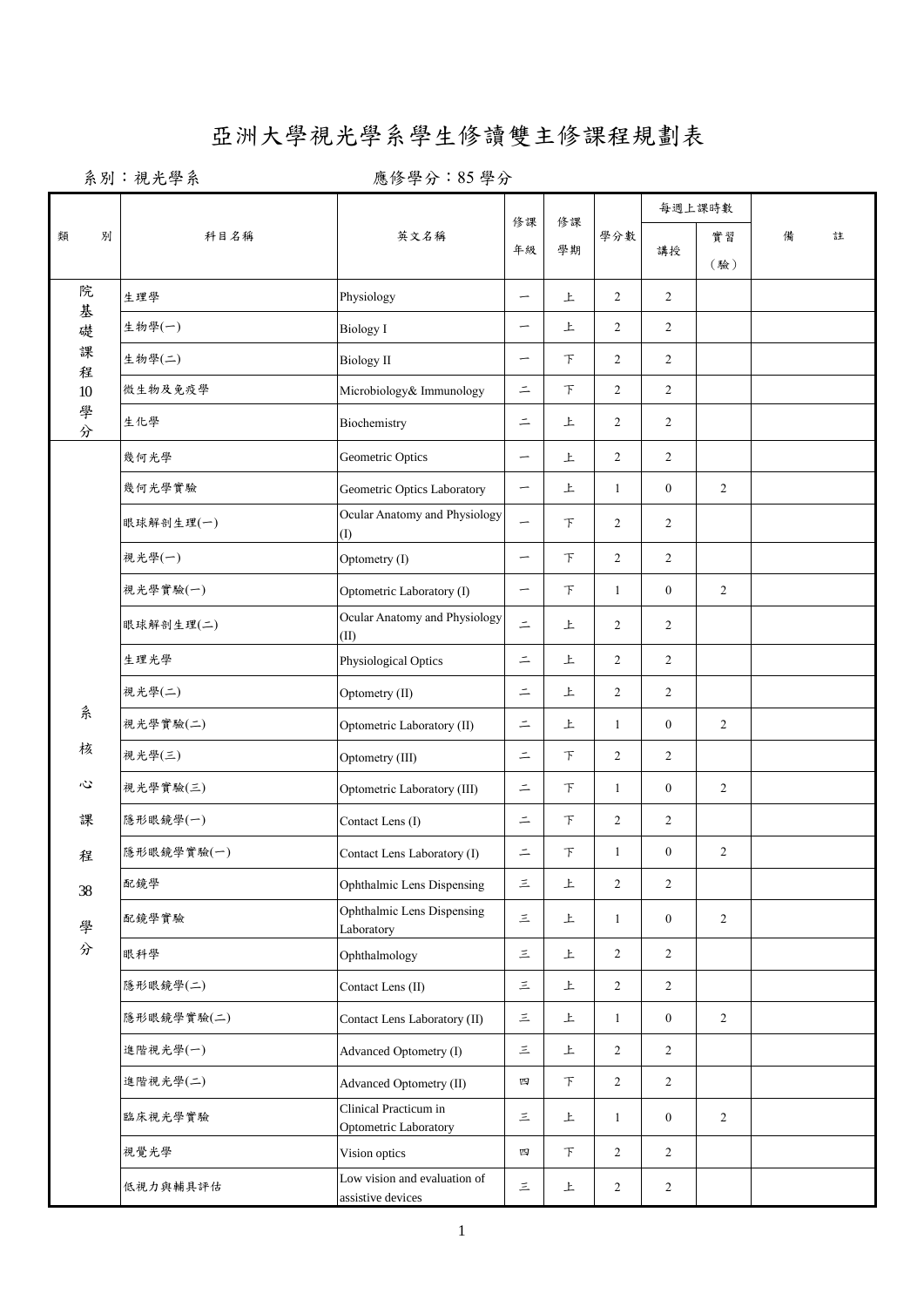|        | 別                                                              | 科目名稱          | 英文名稱                                                    | 修課<br>年級 | 修課<br>學期                                  | 學分數            | 每週上課時數         |     |                           |
|--------|----------------------------------------------------------------|---------------|---------------------------------------------------------|----------|-------------------------------------------|----------------|----------------|-----|---------------------------|
| 類      |                                                                |               |                                                         |          |                                           |                |                | 實習  | 備<br>註                    |
|        |                                                                |               |                                                         |          |                                           |                | 講授             | (驗) |                           |
|        | 視<br>光<br>醫<br>學<br>保<br>健<br>學<br>程<br>學<br>分<br>24<br>學<br>分 | 視光科學導論        | Introduction to optometric<br>science                   | —        | 上                                         | $\overline{2}$ | $\overline{2}$ |     | 「學術型課程」                   |
|        |                                                                | 眼球解剖生理實驗      | Ocular Anatomy and<br>Physiology Laboratory             | $\equiv$ | 上                                         | $\mathbf{1}$   | $\overline{0}$ | 2   | 「實務型課程」                   |
|        |                                                                | 生化實驗          | <b>Biochemistry Laboratory</b>                          | $\equiv$ | 上                                         | $\mathbf{1}$   | $\overline{0}$ | 2   | 「實務型課程」                   |
|        |                                                                | 視光生物醫學概論(一)   | Introduction to Visual<br>Biomedicine (I)               | $\equiv$ | 上                                         | 2              | 2              |     | 「學術型課程」                   |
|        |                                                                | 視光生物醫學概論(二)   | Introduction to Visual<br>Biomedicine (II)              | $=$      | $\top$                                    | $\overline{2}$ | $\overline{2}$ |     | 「學術型課程」                   |
|        |                                                                | 視光生物醫學研究方法(一) | Research Methods of Visual<br>Biomedicine (I)           | $\equiv$ | 上                                         | $\overline{2}$ | $\overline{c}$ |     | 「學術型課程」                   |
|        |                                                                | 視光生物醫學研究方法(二) | Research Methods of Visual<br>Biomedicine (II)          | $\equiv$ | 下                                         | $\overline{2}$ | $\overline{c}$ |     | 「學術型課程」                   |
| 本      |                                                                | 視覺健康食品生技      | Biotechnology of Vision Health<br>Foods                 | 三        | 上                                         | 2              | 2              |     | 「學術型課程」                   |
| 糸      |                                                                | ※視光服務與倫理      | Ethics and Service in Optometry                         |          | 三下或四上                                     | $\overline{2}$ | 2              |     | 1. 「實務型課程」<br>2.<br>必選修課程 |
| 專      |                                                                | ※眼疾病見習        | Advanced Clinical Practicum in<br><b>Ocular Disease</b> |          | 三下或四上                                     | 8              |                |     | 1. 實務型課程」<br>2.<br>必選修課程  |
| 業<br>學 | 視<br>光<br>照<br>護<br>管<br>理<br>學<br>程<br>26<br>學<br>分           | 視光概論與法規倫理     | General optometry, legal<br>aspects, and ethics         | —        | 上                                         | $\overline{2}$ | 2              |     | 1. 「學術型課程」<br>必選修課程<br>2. |
| 程      |                                                                | 視光英文導讀        | <b>Optometry English</b>                                | $\equiv$ | $\top$                                    | $\overline{2}$ | $\overline{2}$ |     | 「學術型課程」                   |
|        |                                                                | 臨床影像評估        | Clinical Imaging and Evaluation<br>Techniques           | 三        | 上                                         | $\overline{2}$ | $\overline{2}$ |     | 「實務型課程」                   |
|        |                                                                | ※進階配鏡學        | Advanced Ophthalmic Lens<br>Dispensing                  |          | 三下或四上                                     | $\overline{2}$ | $\overline{c}$ |     | 「學術型課程」                   |
|        |                                                                | ※視覺訓練         | <b>Visual Training</b>                                  | 三下或四上    |                                           | $\overline{2}$ | $\overline{c}$ |     | 「學術型課程」                   |
|        |                                                                | ※視覺研究方法與設計    | Methodology and Design in<br>Vision Science             | 三下或四上    |                                           | $\overline{2}$ | $\overline{c}$ |     | 「學術型課程」                   |
|        |                                                                | 眼視光特論         | <b>Optometry Specialization</b>                         | 四        | $\tau$                                    | $\overline{2}$ | 2              |     |                           |
|        |                                                                | 眼鏡產業實務        | Management of optical<br>businesses                     | 四        | F                                         | $\overline{2}$ | $\overline{c}$ |     | 「實務型課程」                   |
|        |                                                                | 視光實務討論        | Discussion in Optometry<br>Procedure                    | 四        | 下                                         | $\overline{2}$ | $\overline{2}$ |     | 「實務型課程」                   |
|        |                                                                | ※視光綜合實習       | Advanced Practicum in<br>Optometry                      |          | 三下或四上                                     |                |                |     | 「實務型課程」                   |
|        |                                                                | 眼鏡光學與材料       | Ophthalmic Optics and<br>Materials                      | -        | 上                                         | $\overline{2}$ | $\overline{2}$ |     |                           |
|        |                                                                | 視光學書報討論       | Reading and Discussion in Book<br>and Journal           | -        | 下                                         | $\overline{2}$ | $\overline{2}$ |     |                           |
|        | 自<br>由<br>選<br>修<br>課<br>程                                     | 手作眼鏡設計與製作     | Hand-made spectacle design<br>and craft                 | $\equiv$ | F                                         | $\overline{2}$ | $\overline{c}$ |     |                           |
|        |                                                                | ※視光科學專題討論     | Seminar in Optometry Science                            |          | 三下或四上                                     | $\overline{2}$ | $\overline{2}$ |     | 必選修課程                     |
|        |                                                                | ※視覺分子生物       | Visual molecular biology                                | 三下或四上    |                                           | $\overline{2}$ | $\overline{c}$ |     |                           |
|        |                                                                | ※視覺知覺         | Visual Perception                                       |          | 三下或四上                                     | 2              | $\overline{2}$ |     |                           |
|        |                                                                | ※近視特論         | Myopia Specialization                                   |          | $\overline{2}$<br>$\overline{2}$<br>三下或四上 |                |                |     |                           |
|        |                                                                | 隱形眼鏡特論        | <b>Contact Lens Specialization</b>                      | 四        | 下                                         | 2              | $\overline{c}$ |     |                           |